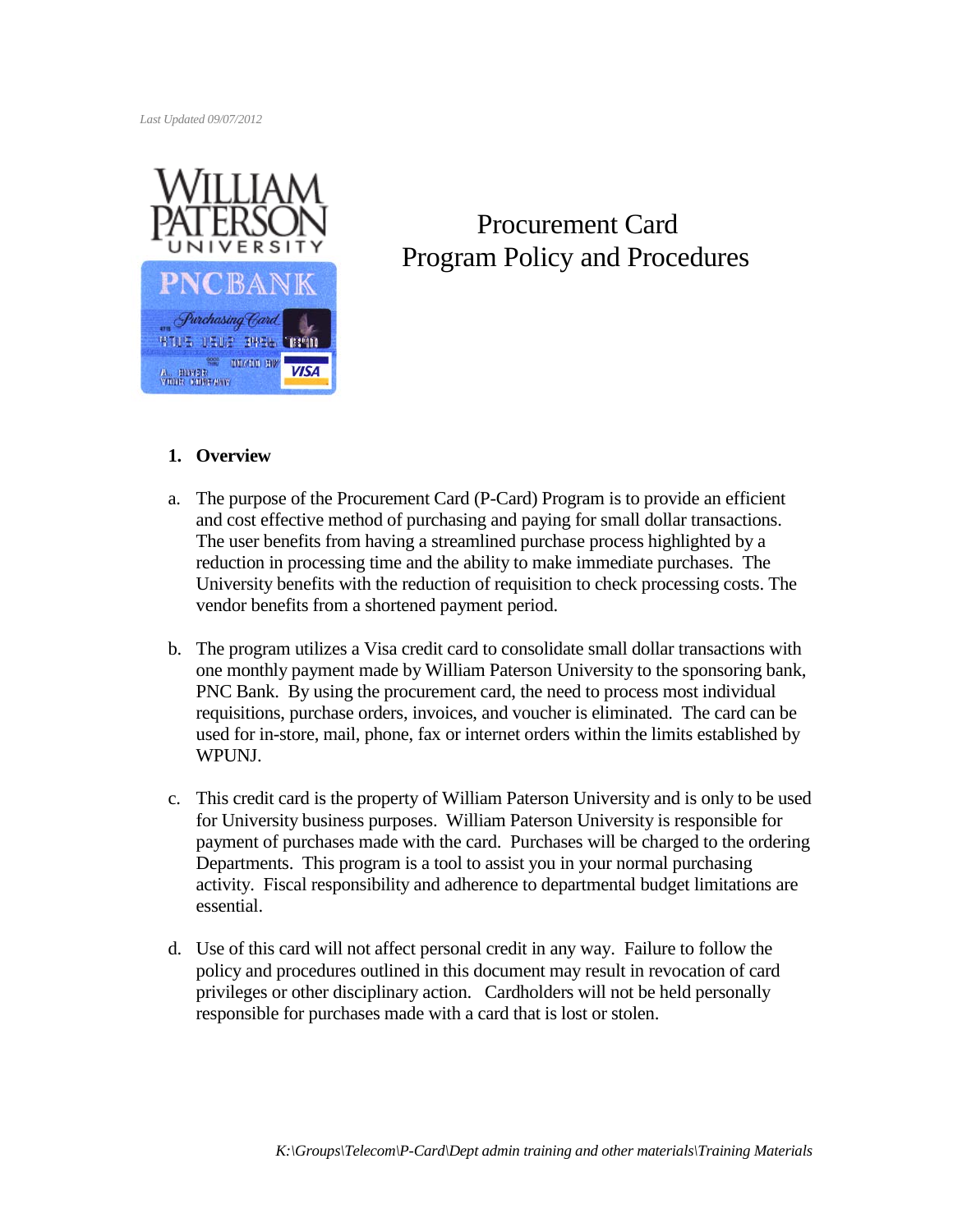## **2. How to Obtain a Card**

Deans and Administrative Department Heads determine who will have a card. Individuals authorized to purchase goods and services of low dollar amounts are eligible. Grant programs are not eligible. Deans or Administrative Department Heads must e-mail a completed Cardholder Enrollment form provided by the WPUNJ P-Card Program Manager and designate a department administrator.

- a. The Program Manager will contact PNC to process the request.
- b. The Program Manager will distribute the cards.
- c. Prior to card activation, the department must:
	- **•** Designate a department administrator responsible for the monthly operations of the card. This individual must attend training provided by the program manager before activation can take place.
	- The department administrator must sign the Administrator Procedural Agreement
	- **Cardholders must have a clear understand of the Procurement Card Policy and Procedures.**
	- Cardholders must Sign the Employee Usage Agreement.
- d. Upon receipt of the card, the cardholder must contact PNC Bank to activate the account. Activation instructions will accompany the card.
- e. Unclaimed cards will be cancelled after 30 days.

#### **3. Purchase Limits**

- a. The standard transaction limit is \$500 with a monthly transaction limit of \$1,500. Limits are subject to change in order to accommodate specific needs and/or purchase responsibility.
- b. Purchase transactions may not be split into multiples to avoid the single transaction dollar limit. Such activity constitutes improper use of the card.
- c. All departmental budgets must be taken into consideration by the cardholder while using the procurement card. State and University procurement and budget procedures must also be followed.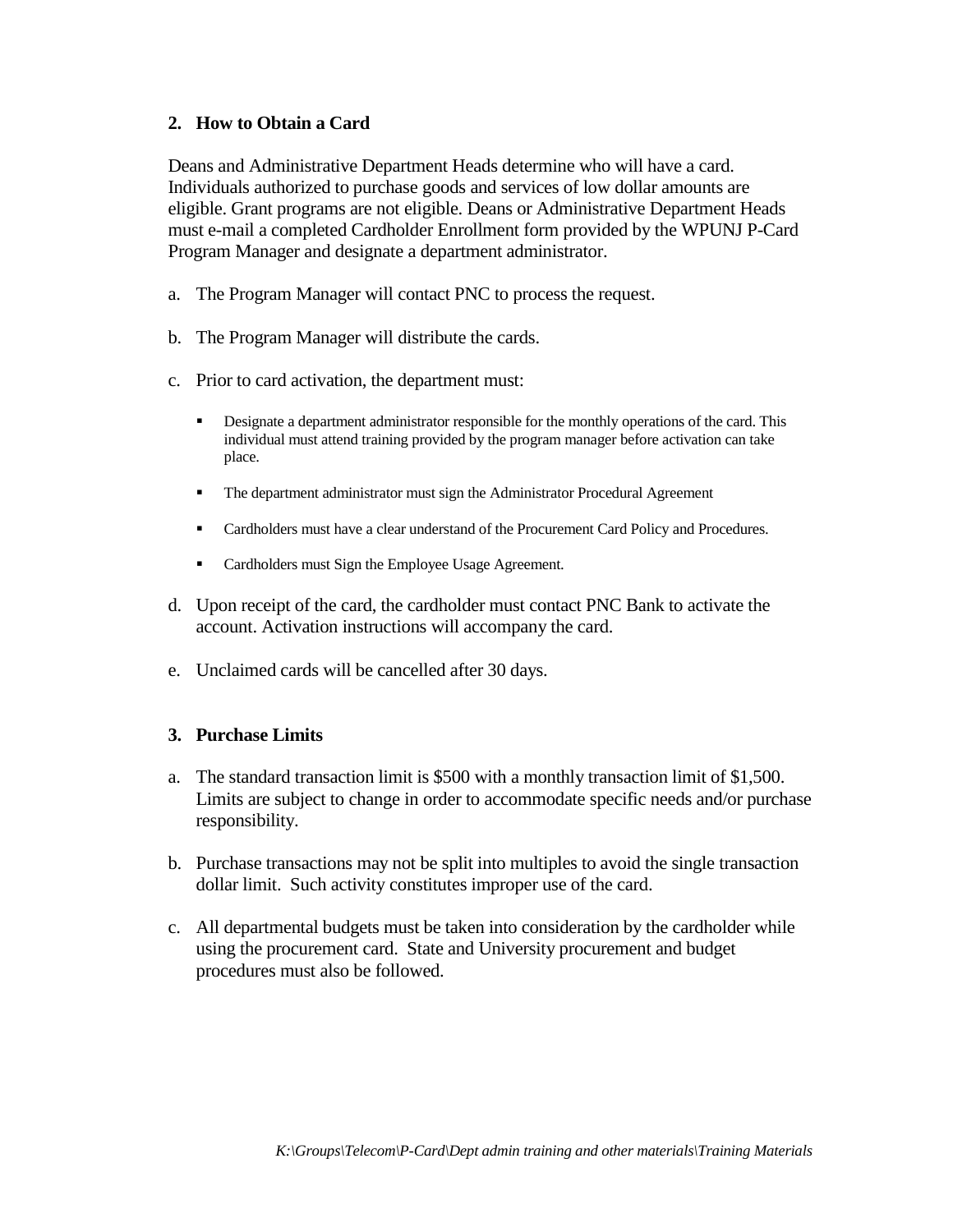## **4. Restricted Purchases**

- a. The following is a list of commodities that are NOT permitted for purchase with the procurement card. These categories have been blocked and will result in a declined transaction.
	- Automobile Rentals
	- Cash Advances
	- Chemicals
	- Computer
	- Contracting or Professional Services
	- Electronic Devices *(inclusive of cell phones, tablets, iPads)*
	- Florists
	- Food & Beverages including Alcohol
	- **Furniture**
	- Gasoline
	- Gift Certificates
	- Hazardous Materials
	- Items for Personal Use
	- **Lab and Research Animals**
	- **Prescription Drugs**
	- Radioactive Materials
	- Travel (Including but not limited to entertainment expenses, per diem, transportation, conference & training registrations)**\***

*Certain departments have specific card needs that require a revision to this listing. This is to accommodate specific program needs which are addressed at the time of the cardholder application. Such adjustments can be requested prior to enrollment in the P-Card program. Please inquire with the WPUNJ P-Card Manager for further details.* 

*\* P-cardholders that have been approved to utilize their card for travel purchases are required to adhere to all University travel and ethical requirements. ELO approval is required prior to making any P-card purchases related to travel. Please reference the following websites for additional information:*

*<http://www.wpunj.edu/business-services/travel.dot> <http://www.wpunj.edu/human-resources/employee-relations/ethics/index.dot>* 

- b. In addition, each card has been customized to block any categories that are not within the approved purchasing responsibility of the cardholder.
- c. Use of the card for purchases that will be delivered to locations other than the William Paterson University campus is not allowed, except where prior authorization has been obtained.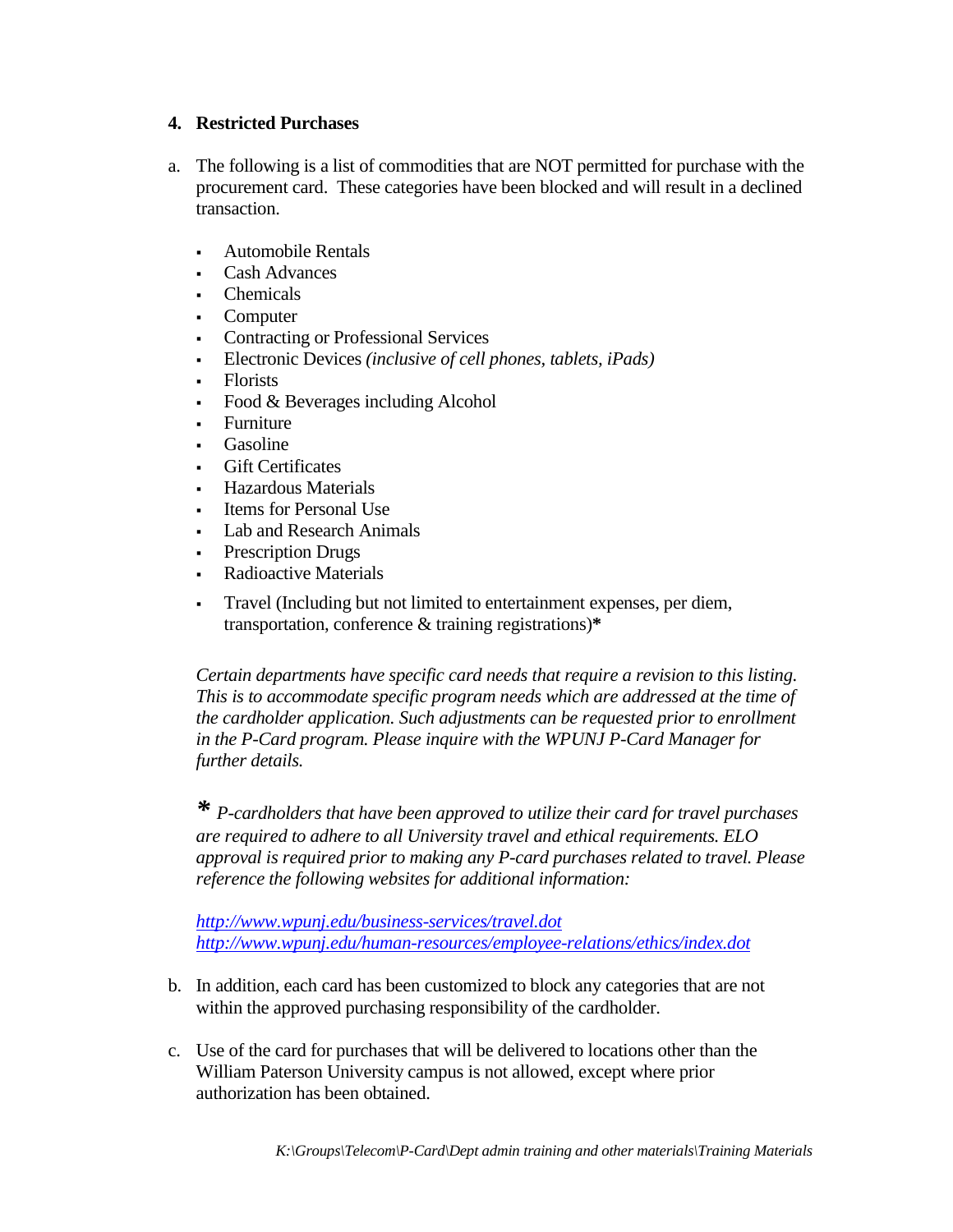d. Each card is individually coded with the purchase and category limits as defined by the cardholder's departmental responsibilities. Merchants must request authorization for each transaction from the Card Company. Purchases outside the limit of the individual card will be declined.

## **5. Recommended Purchases**

- a. Except for blocked categories, the P-Card can be used for low dollar purchases with any vendor that accepts Visa.
- b. Recommended uses include, but are not limited to: books, promotional items, printer cartridges, educational supplies, lab supplies, printing, office supplies, cleaning and maintenance supplies, and advertising.

## **6. Making a Purchase**

- a. Adhere to departmental policy regarding purchases.
- b. Adhere to the William Paterson University P-Card policy.
- c. Use William Paterson University or State contracted vendors whenever possible.
- d. Contact the supplier.
- e. Verify that the supplier accepts Visa.
- f. Provide the supplier with your card number and expiration date.
- g. Remind the supplier NOT to send an invoice to William Paterson University.
- h. Ask the supplier to include the word "Visa" on all mailing and purchasing statements.
- i. Instruct the supplier to forward all applicable purchase documents to the cardholder and NOT to Accounts Payable.
- j. For orders by fax, e-mail or internet, DO NOT include the card number. The cardholder must request that the vendor call to obtain the card number.
- k. If ordering over the internet, make sure that the site is secured. A closed padlock icon indicates a secured site.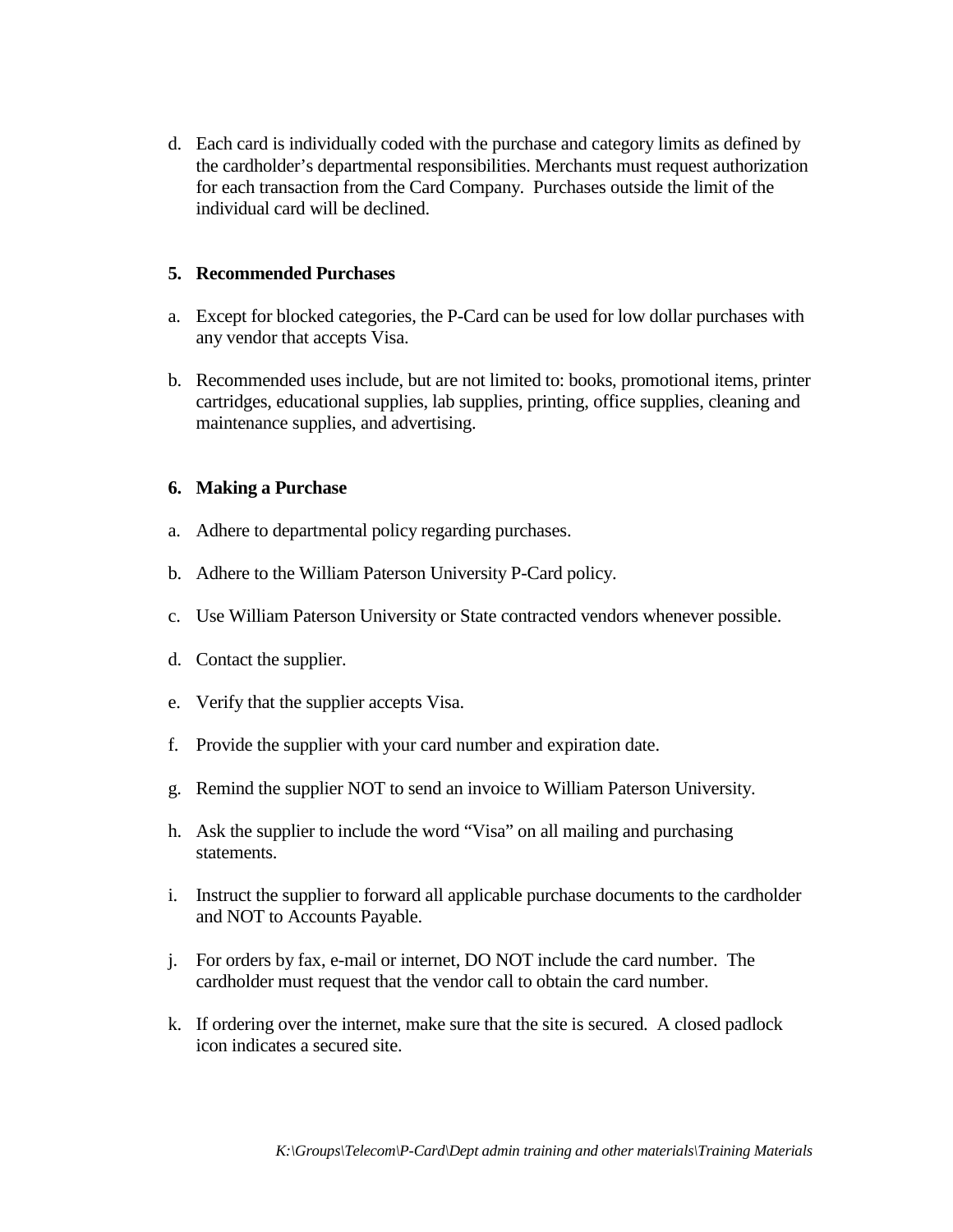l. Advise the vendor that William Paterson University is a tax-exempt institution. If necessary, provide the vendor with an ST5 form for New Jersey or similar certificate for other states. (Contact the WPUNJ P-Card Program Manager for copies of the tax-exempt certificates.)

# **7. Declines**

- a. A transaction may be declined at the point of sale. The Program Manager can provide assistance in determining the reason for the decline.
- b. On phone or internet orders, a decline may be the result of entering an incorrect card number, expiration date or mailing address.
- c. A decline may be the result of the value exceeding the individual transaction limit or the monthly limit. Your department administrator can check your transaction history by logging onto Visa Information Source.
- d. A decline can also be the result of a supplier's Merchant Commodity Code (MCC) being blocked by WPUNJ.

# **8. Receiving**

Packing slips, register receipts, and charge slips obtained by the cardholder should be given to the Department Administrator for attachment to the monthly statement.

## **9. Returns, Credits and Disputed Items**

- a. Return & Credits The supplier should issue a credit for any item that has been returned. The credit will appear on the subsequent monthly statement. Cash/check may not be accepted as a refund. The cardholder is responsible for contacting the supplier to obtain credit and informing the department administrator of such activity.
- b. Disputes If there are any discrepancies, the cardholder should first contact the supplier and make every effort to resolve the problem. If unsuccessful, the cardholder should contact the Department Administrator who should apprise the Program Manager.

## **10. Reconciling Monthly Statements**

By the  $25<sup>th</sup>$  of each month, each Department Administrator must complete a reconciliation of the Department's posted transactions for the period. This involves matching purchase documentation with the statement transactions, confirming/changing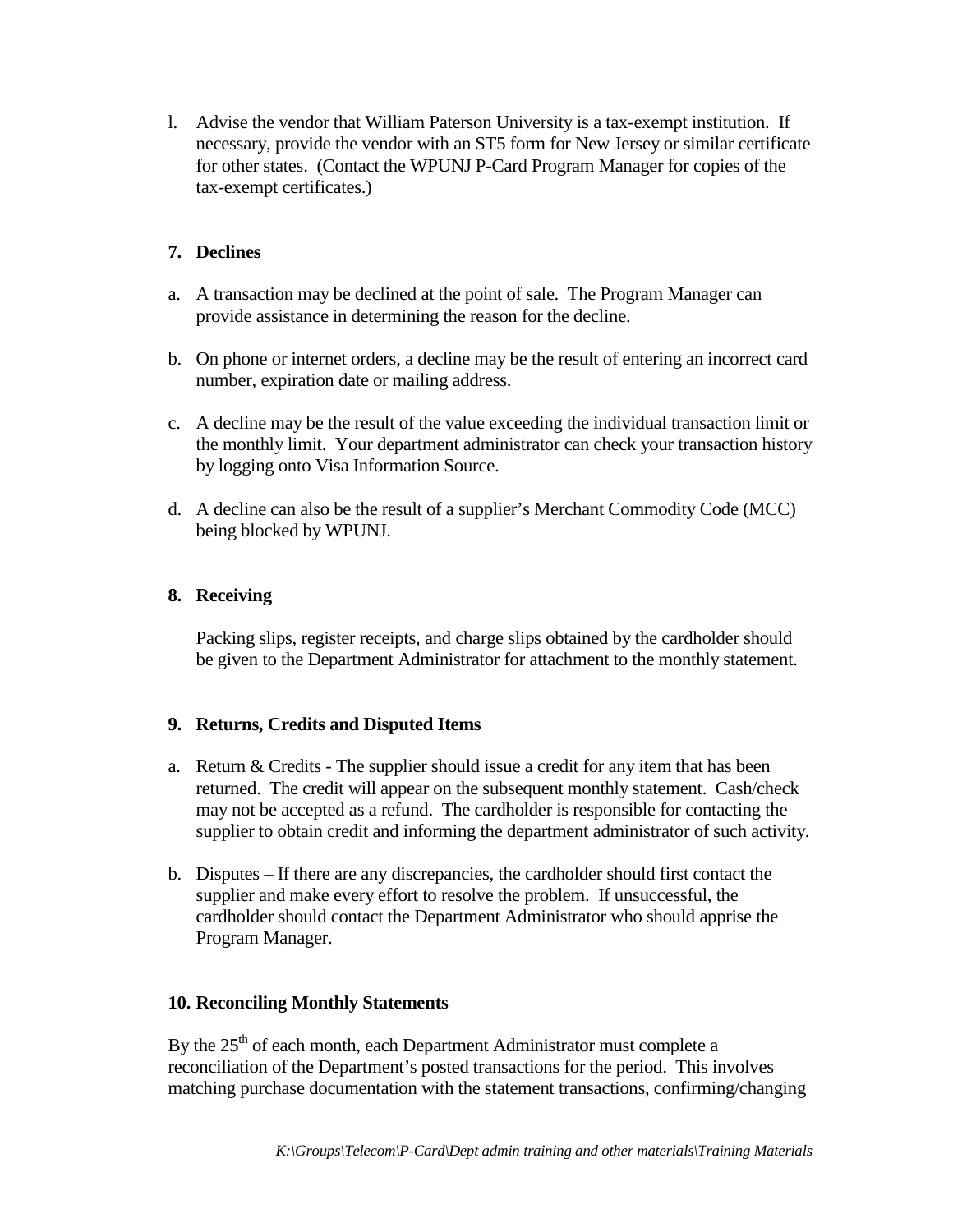account code data, and obtaining the Dean or Department Head's sign-off of the statement. Viewing of statements and confirmation of object code assignment will be done on-line utilizing the online verification system. The department administrator will receive instructions outing how to do so during training.

## **11. Cardholder Responsibilities**

- a. Use the card in a fiscally responsible way, following all Department, William Paterson University and State of New Jersey procurement, budgetary and ethical requirements.
- b. Provide all applicable purchase documents (order confirmations, receipts, on-line screen prints, e-mails, packing slips) to the Department Administrator responsible for statement reconciliation.
- c. Security
	- Card security should be treated with the same level of care as a personal charge card.
	- Store the card in a secure location, accessible only to the cardholder.
	- The card account number should also be secured and not posted at a desk or any other location.
	- For orders by fax, e-mail or internet, DO NOT include the card number. The cardholder must request that the vendor call to obtain the card number.
	- Use of the card by anyone other than the cardholder is prohibited.
	- Report lost or stolen cards immediately to the Program Manager
- d. Advise the Department Administrator of returns and credit charges.
- e. Advise supplier of tax exempt status and provide ST-5 for New Jersey or tax exempt certificates from other states, if necessary.

#### 12. **Department Administrator Responsibilities**

- a. Obtaining and storing all receipts/purchase documents for each transaction.
- b. Logging on to the online verification system by the  $25<sup>th</sup>$  of each month to validate all on-line charges against the purchase documents/receipts and verifying that all purchases are tax-exempt. This step also includes changing account codes for each transaction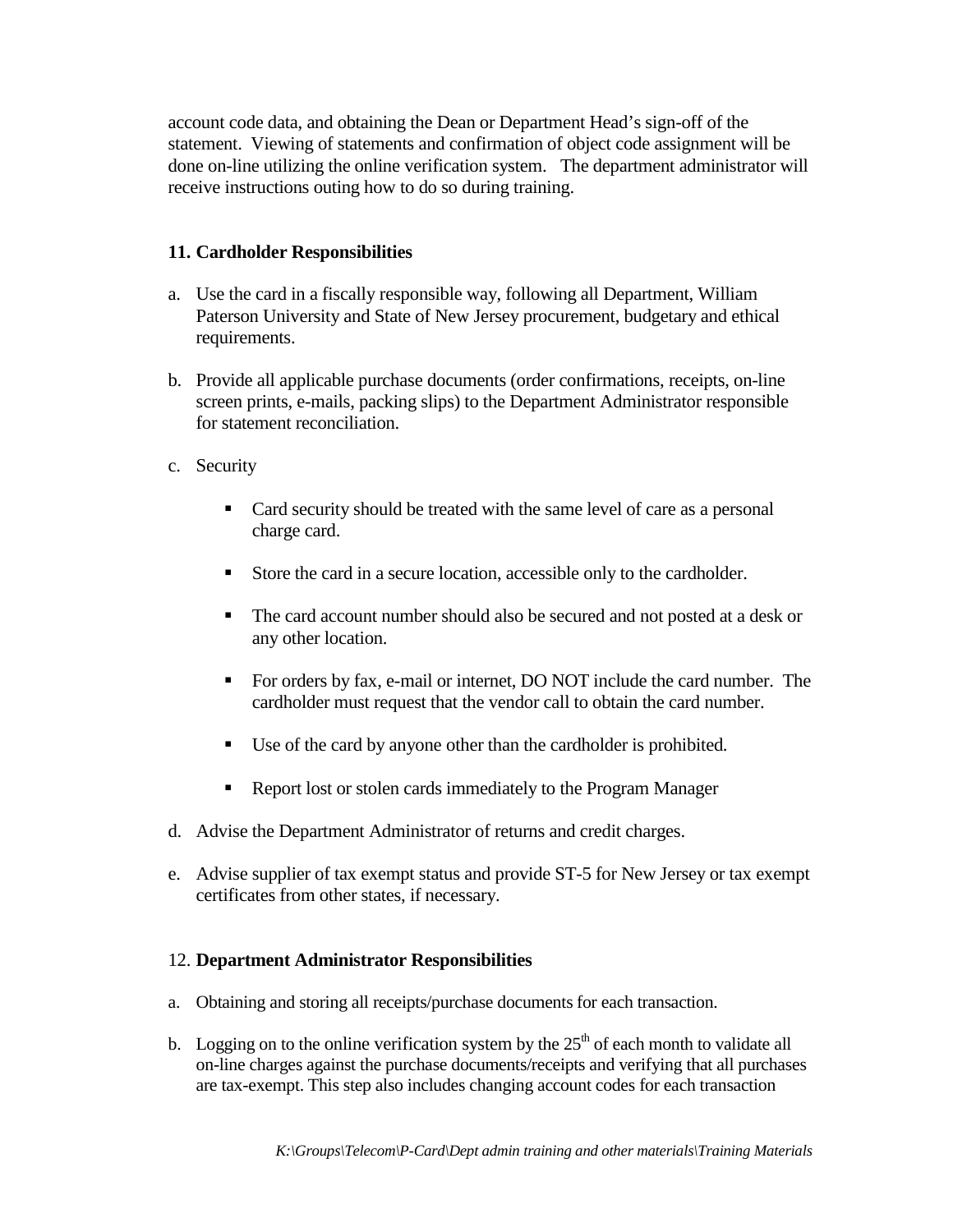within Visa Information Source and contacting suppliers or cardholders for missing credits and/or incorrect charges including incorrect tax charges if necessary.

c. Printing out the cost allocation page form Visa Information Source, attaching all purchase documents, obtaining a signature of approval from the department Chair or Director on the cost allocation page and retaining all documents on file for audit purposes.

#### **13. Deans & Administrative Department Head Responsibilities**

- a. Identify employees as candidates.
- b. Establish spending requirements.
- c. Verify and sign-off on the month end Department statement printout by the  $25<sup>th</sup>$  of each month.
- d. Notify the Program Manager of a change in cardholder status.
- e. Conduct periodic departmental audits as required.

#### **14. How to Cancel a Card**

- a. Any cardholder discontinuing employment at the University or transferring to another department must have their card cancelled.
- b. It is the responsibility of the Dean / Administrative Department Head to notify the Program Manager of any changes in employment status.
- c. Cancelled cards should be cut in half and forwarded to the Program Manager.

#### **15. Card Renewal**

All active cards will be renewed automatically reissued by PNC Bank.

#### **16. Lost or Stolen Card**

Immediately contact the Department Administrator and Program Manager.

#### **17. Payment and Banner Posting**